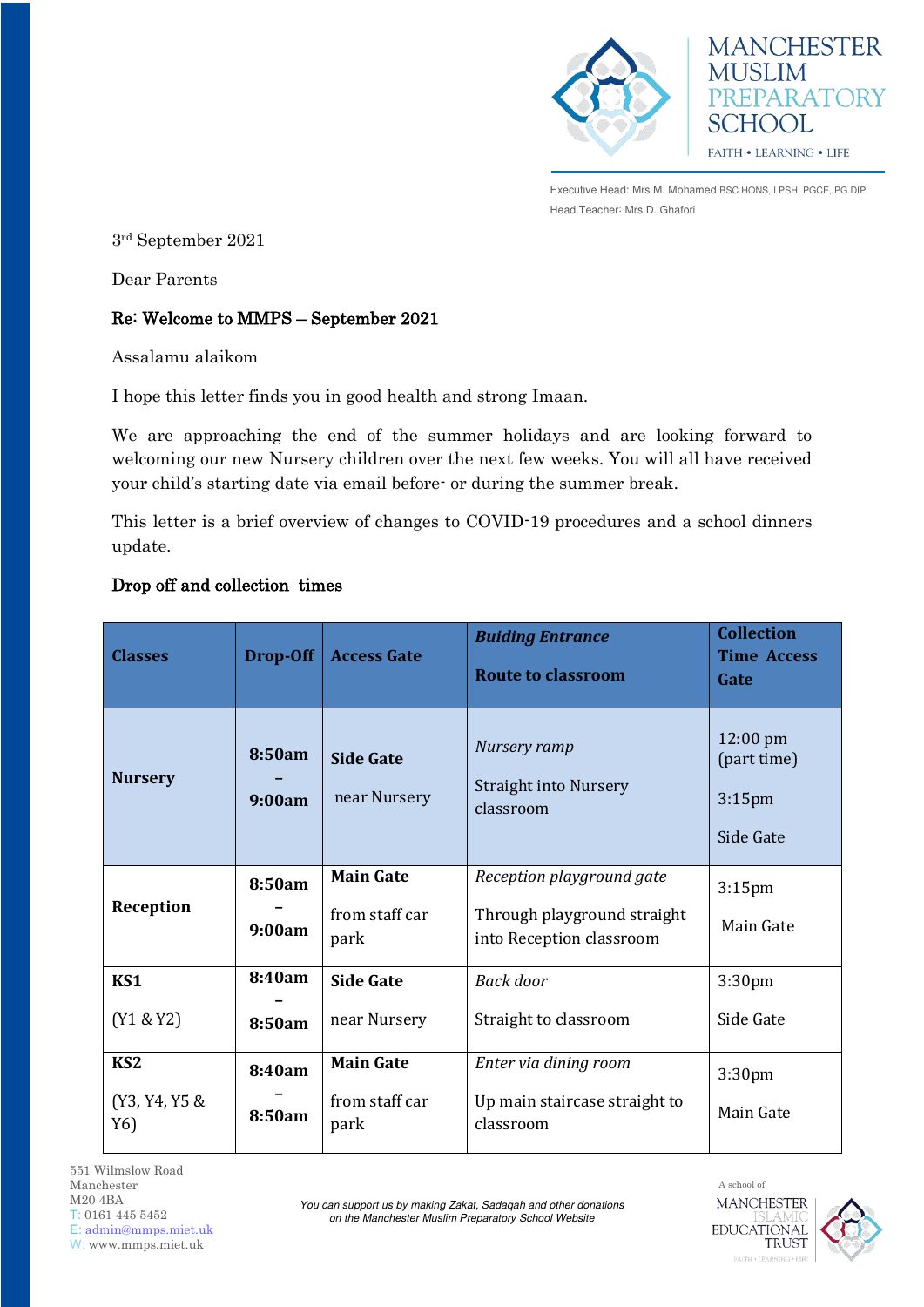



Executive Head: Mrs M. Mohamed BSC.HONS, LPSH, PGCE, PG.DIP Head Teacher: Mrs D. Ghafori

# Updated COVID – 19 guidance

- The government no longer recommends that it is necessary to keep children in consistent groups (bubbles) from the autumn term.
- Schools no longer need to do contact tracing and close contacts will be identified via NHS Track and Trace.
- Children below the age of 18 years and 6 months are no longer required to selfisolate if they are a close contact of someone who is COVID-19 positive, or live in the same household as someone who is COVID-19 positive. They should instead get a PCR test, and should only self-isolate if they test positive.

## COVID-19 Control Measures

- Frequent and thorough hand washing will continue.
- Respiratory hygiene: the 'catch-it, kill-it, bin-it' approach will continue.
- Regular cleaning of areas, equipment and frequently touched surfaces will continue.
- External windows, and doors where possible, will be kept open for natural ventilation.

## What does updated COVID-19 guidance mean for MMPS?

- All pupils will start wearing school uniform again.
- Assemblies, school trips, can resume
- No class segregation during break and lunch times
- Planning for extra-curricular clubs for autumn 2 can now start.
- Parents will be able to talk to teachers at the end of the day and visit the school office if required.